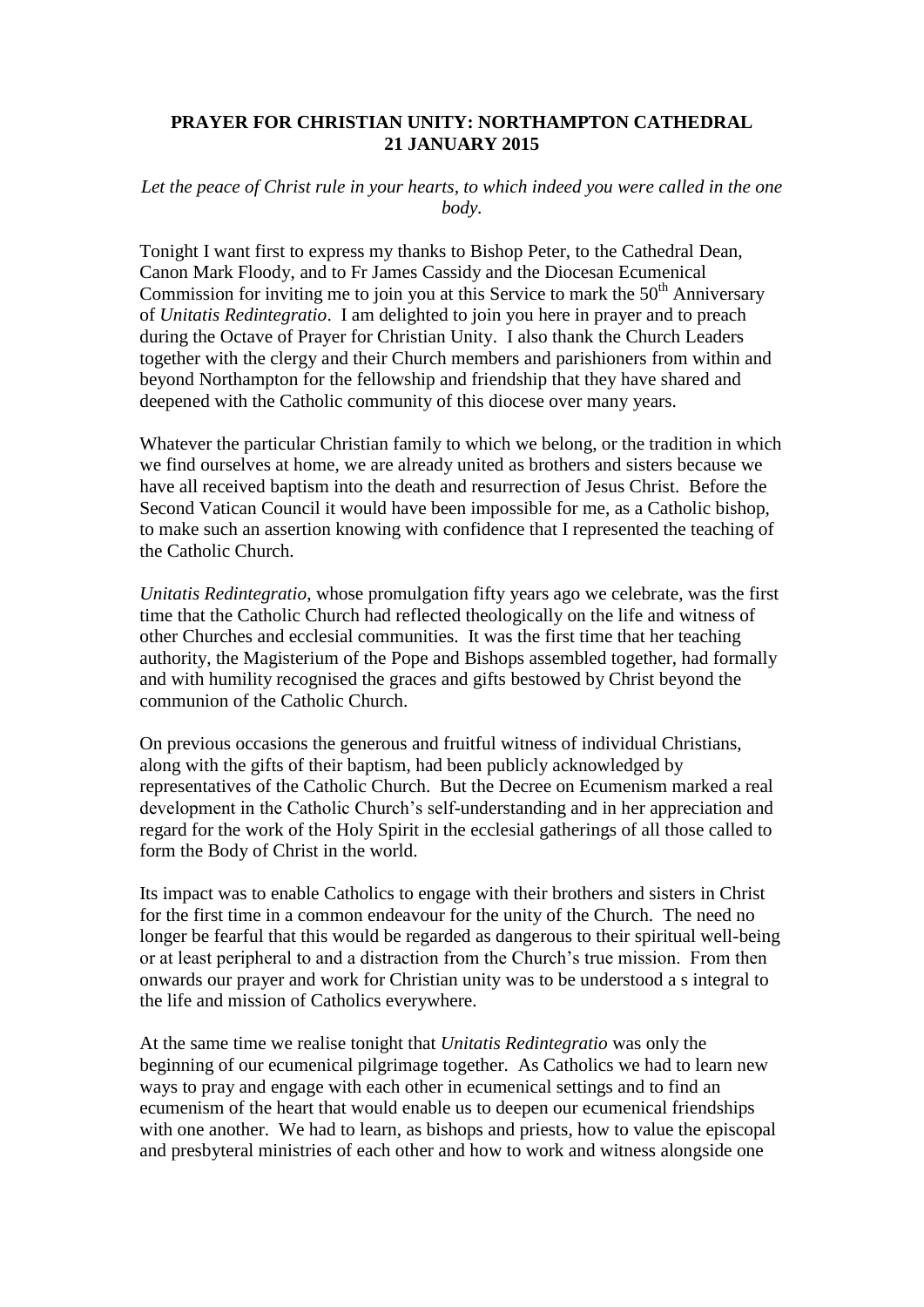another for the common good. We had to establish and commit ourselves to new channels of communication and collaboration at national and diocesan level.

In these and many other new ways fifty years ago the Catholic Church learned afresh to listen to the will of the Lord for his Church and to seek to follow him with new fellow pilgrims. In so doing we began to recognise and gain a better understanding of our own identity as Catholics as well as gaining insights into the lives of other Christian communities. We were enabled to appreciate the part we were now being called to play in a common ecumenical endeavour.

We joined this pilgrimage, which was already on its way towards the full, visible unity of the Church. Despite unforeseen discouragements and new challenges along the way that remains the goal of our dialogue and our work together. Fifty years ago to many that seemed a goal within our reach and now it seems more remote but it continues to motivate this journey of faith together. Through our baptism the Lord challenges each successive generation to contribute to the fulfilment of his prayer that *they may all be one*.

This seems particularly significant at the outset of a year when we have already witnessed bloodshed in Paris and persecution of religious minority groups, particularly in the Middle East and ostensibly in the name of religion but in truth distorting the message of faith. The work of Christian unity is directly linked with the search for justice and peace that lies at the heart of the Church's mission. The Church is called to demonstrate not uniformity but the kind of unanimity – a oneness of soul and of purpose – that characterises the Kingdom of God and that lies at the service of the world.

In his Apostolic Exhortation *Evangelii Gaudium – The Joy of the Gospel –* Pope Francis said:

*Commitment to ecumenism responds to the prayer of the Lord Jesus that "they may all be one". The credibility of the Christian message would be much greater if Christians could overcome their divisions…We must never forget that we are pilgrims journeying alongside one another. This means that we must have sincere trust in our fellow pilgrims, putting aside all suspicion or mistrust, and turn our gaze to what we are all seeking: the radiant peace of God's face. Trusting others is an art and peace is an art. Jesus told us: "Blessed are the peacemakers". In taking up this task, also among ourselves, we fulfil the ancient prophecy: "They shall beat their swords into ploughshares". In this perspective, ecumenism can be seen as a contribution to the unity of the human family.*

When he met Pope Francis in Rome last year, the Archbishop of Canterbury described their encounter as "a real engagement of love". Pope Francis asked Archbishop Justin not to forget what he called the three P's": prayer, poverty and peace.

St Paul urges us to live our lives of faith with integrity, so that what we profess with our mouths is reflected in our actions. *Clothe yourselves with compassion, kindness, humility, meekness and patience.* Part of that humility is our recognition that something is lacking in our Christian communities for as long as we are not fully at